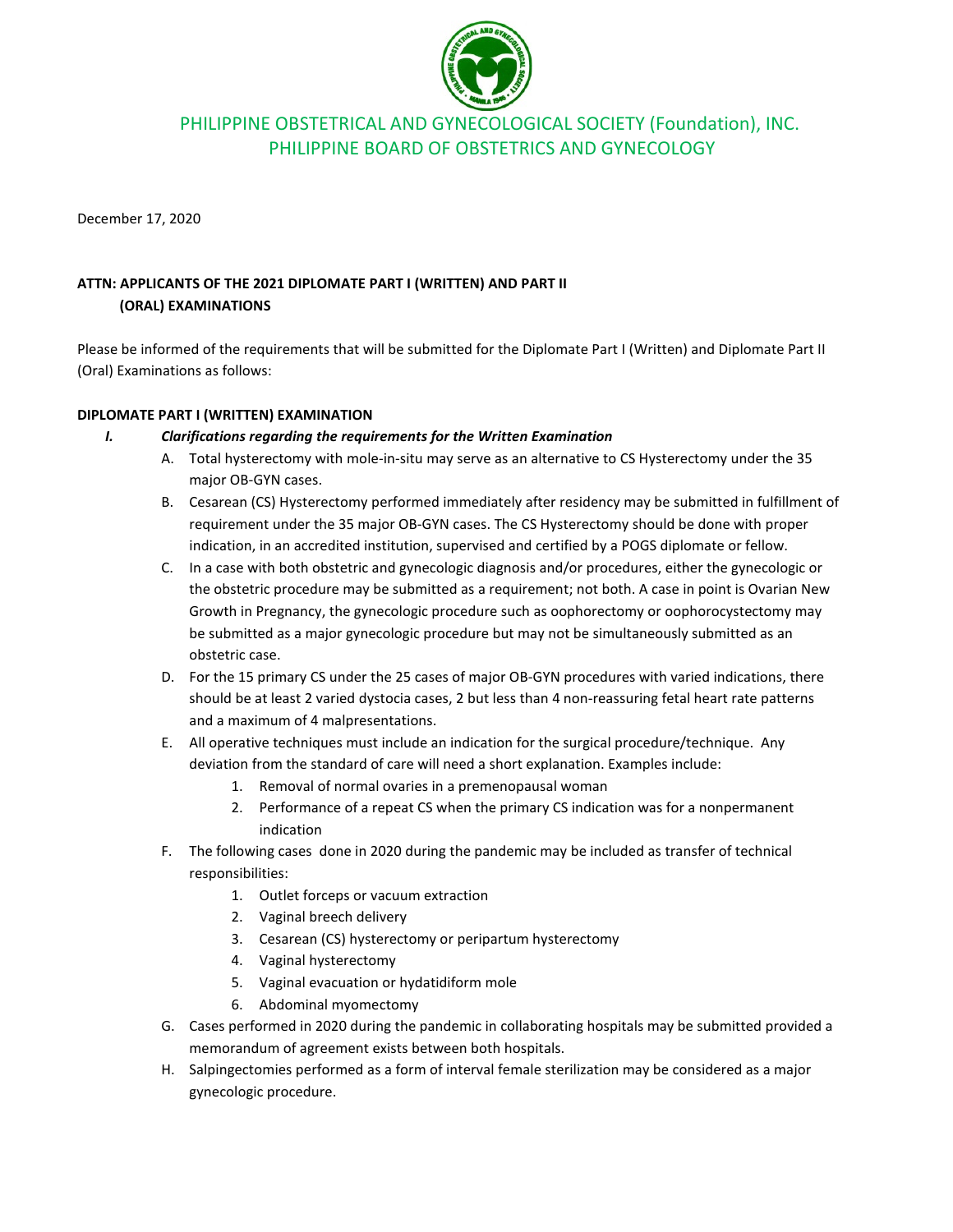- I. Graduates from DOH Training Hospitals taking the Part I Exam may submit the Certificate of Completion of Residency signed by the Chairman and the Medical Director in lieu of the DOH Certificate of Residency or Diploma.
- J. Course certificate from the Advances in Labor in Risk Management (ALARM) may be submitted as a requirement for the diplomate exam reapplication.
- K. In fulfilment of the PBOG Diplomate Exam requirements for re-examination, an applicant needs to submit at least 2.5 CPD units obtained from attendance in POGS-accredited webinars during the time of the pandemic.
- L. All applicants should complete the list of requirements given by the PBOG for the written exam. Incomplete requirements will not be honored, thus disqualifying the applicant.

# *II. For the Supporting Documents for the OB-GYN Cases\**

- A. Tabulation of **25 major OB-GYN cases**
- B. Tabulation of **35 major OB-GYN cases**
	- 1. Each table should have 7 columns, in Arial font 12 points and in landscape view containing the
		- a. patient's age, OB score (state if Own or TTR)
		- b. date admitted/date discharged
		- c. admitting diagnosis
		- d. preoperative diagnosis
		- e. procedure + anesthesia, date done
		- f. final diagnosis (including morbidity and procedure)
		- g. Maternal-fetal outcome plus complications/histopathology report (as applicable)
	- 2. Each table should have the following attachments in the sequence listed in the tabulation and arranged as follows:
		- a. Typewritten copies of the operative technique with findings
			- i. without any patient identifier
			- ii. in Arial font 12 points
			- iii. in portrait view
		- b. Friedman's Curve or Partogram (for dystocia cases) without any patient identifier
- c. typewritten copies of the histopathology report (if applicable), without any patient identifier

#### *\*Certification of authenticity from the Department Chair and the Hospital Director*

The applicant should submit **ONE** certification of authenticity from the Department Chair **AND** the Hospital Director of the **INSTITUTION WHERE EVERY CASE THAT WILL BE SUBMITTED AND ENUMERATED WAS DONE.**

#### *\*Margins prescribed for the operative technique with findings*

**The applicant may use any margin as he or she deems necessary as long as the binding does not cover or hide any part of the document. At least a 2-inch margin on the left is recommended.**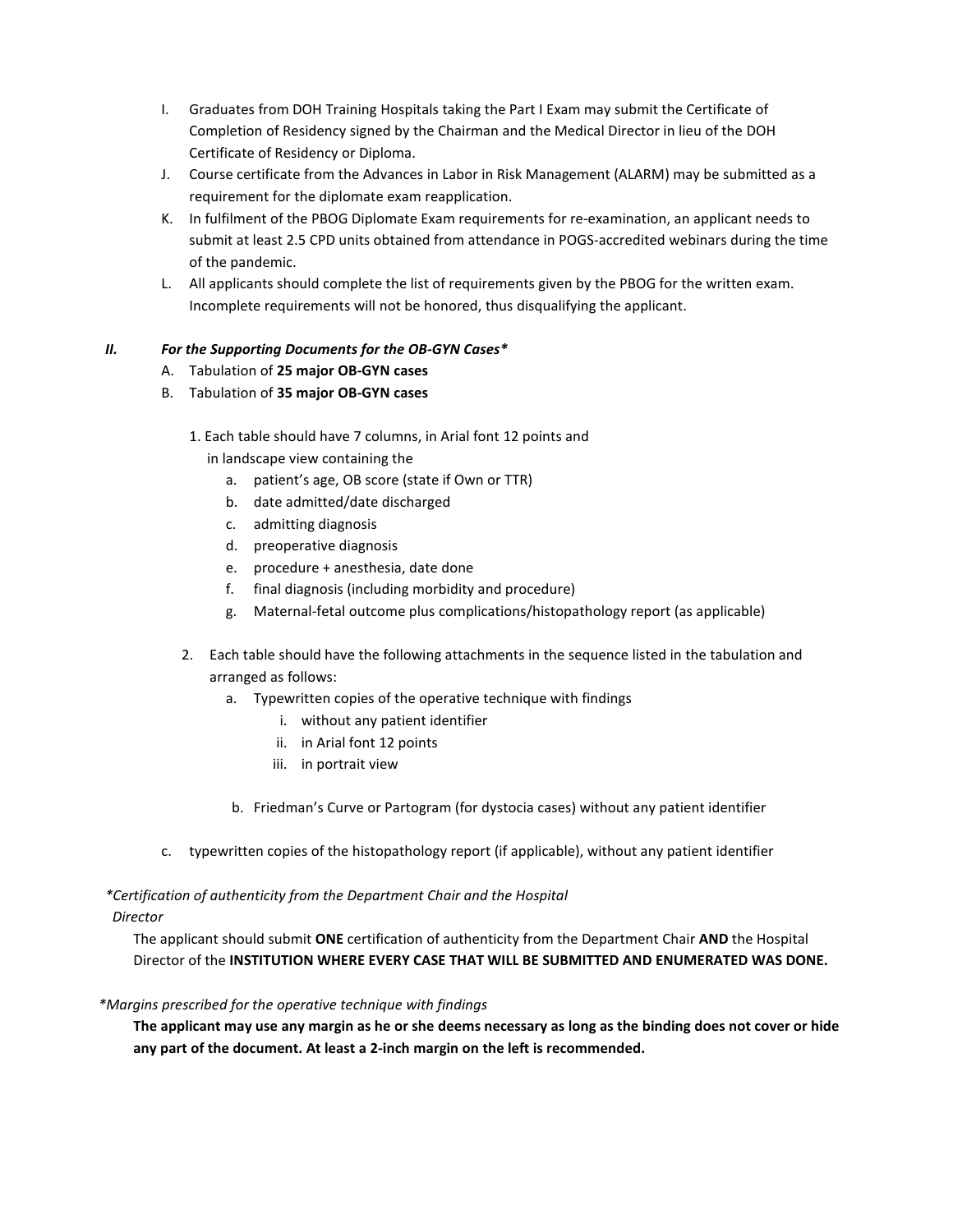#### **DIPLOMATE PART II (ORAL) EXAMINATION**

# *I. Clarifications regarding the requirements for the Oral Examination*

- A. In a case with both obstetric and gynecologic diagnosis and/or procedures, either the gynecologic or the obstetric procedure may be submitted as a requirement; not both. A case in point is Ovarian New Growth in Pregnancy, the gynecologic procedure such as oophorectomy or oophorocystectomy may be submitted as a major gynecologic procedure but may not be simultaneously submitted as an obstetric case.
- B. All operative techniques must include an indication for the surgical procedure/technique. Any deviation from the standard of care will need a short explanation. Examples include:
	- 1. Removal of normal ovaries in a premenopausal woman
	- 2. Performance of a repeat CS when the primary CS indication was for a nonpermanent indication
- C. Salpingectomies performed as a form of interval female sterilization may be considered as a major gynecologic procedure.
- C. Course Certificate from the Advances in Labor in Risk Management (ALARM) may be submitted as a requirement for the diplomate exam reapplication.
- D. In fulfilment of the PBOG Diplomate Exam requirements for re-examination, an applicant needs to submit at least 2.5 CPD units obtained from attendance in POGS-accredited webinars during the time of the pandemic.
- E. All applicants should complete the list of requirements given by the PBOG for the oral exam. Incomplete requirements will not be honored, thus disqualifying the applicant.

# *II. Diplomate Part II (Oral) Examination:\**

- **A.** Tabulation of **10 Major cases**
- **B.** Tabulation of **10 Minor cases**
- **C.** Tabulation of **5 Major cases with Discussion** 
	- 1. Each table should have 7 columns, in Arial font 12 points and in landscape view containing the
		- a. patient's age, OB score
		- b. date admitted/date discharged
		- c. admitting diagnosis
		- d. preoperative diagnosis
		- e. procedure + anesthesia, date done
		- f. final diagnosis (including morbidity and procedure)
		- g. Maternal-fetal outcome plus complications/histopathology report (as applicable)
	- 2. Each table should have the following attachments in the sequence listed in the tabulation and arranged as follows:
		- **a.** Cases, each with discussion for the 5 major cases. **THE DISCUSSION PROPER SHOULD BE LIMITED TO 1 PAGE WITH PAPER SIZE 8 X 11 INCHES, TEXT IN ARIAL FONT 12, SINGLE SPACE, PORTRAIT VIEW.**